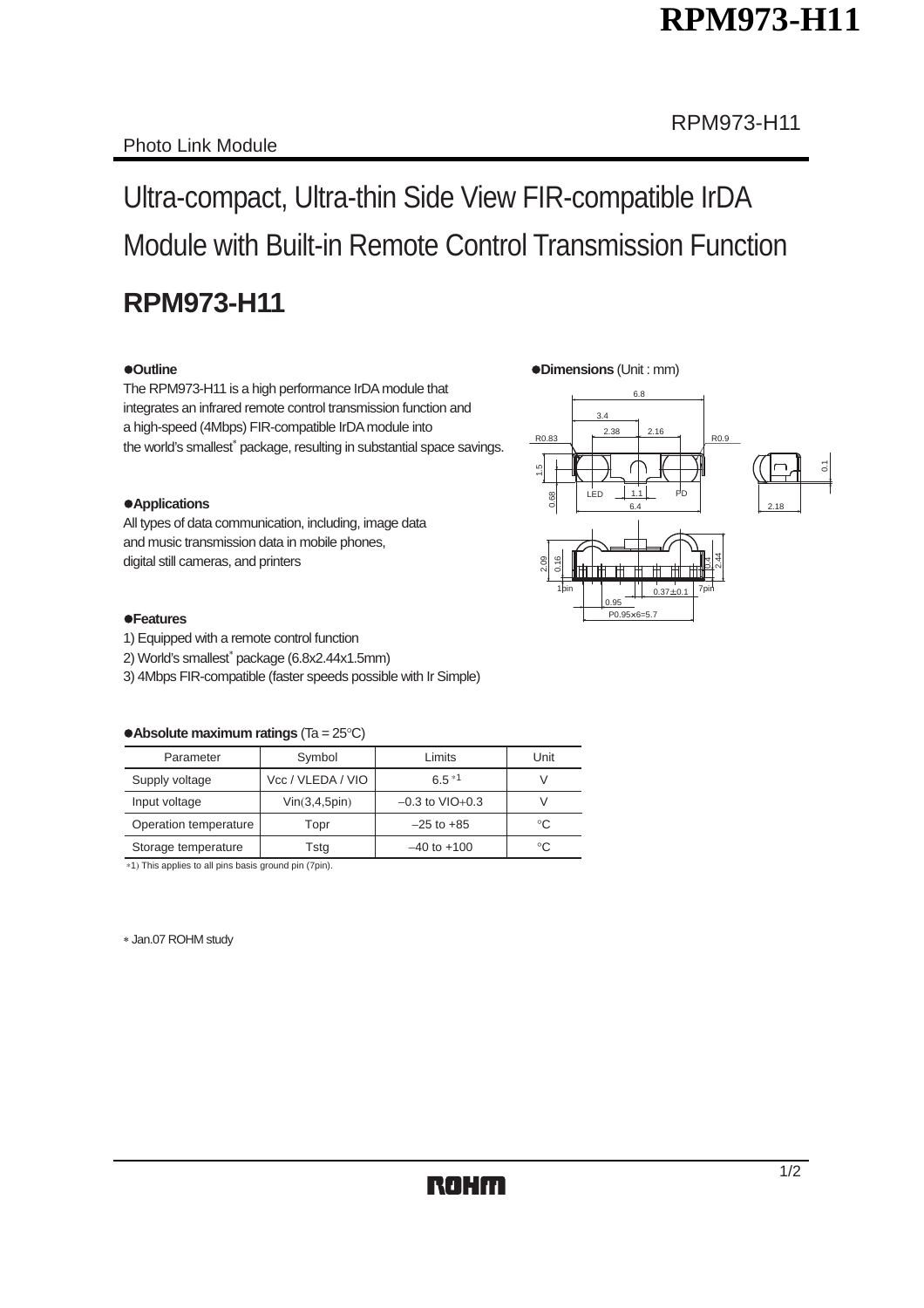### Photo Link Module

#### **• Electrical Optical characteristics** (Ta = 25°C)

Recommended operating conditions

| Parameter      | Symbol       | Min. | Typ. | Max. | Unit |
|----------------|--------------|------|------|------|------|
| Supply voltage | Vcc          | 2.4  | 3.0  | 3.6  |      |
|                | <b>VLEDA</b> | 2.7  | 3.0  | 5.5  |      |
|                | <b>VIO</b>   | 1.7  | 3.0  | Vcc  |      |

#### Electrical Optical Characteristics(Unless otherwise noted, Vcc=3V, VLEDVCC=3V, VIO=3V, Ta=25°C)

| Parameter                       | Symbol             | Min. | Typ. | Max. | Unit                    | Conditions                                                    |
|---------------------------------|--------------------|------|------|------|-------------------------|---------------------------------------------------------------|
| Consumption Current2(FIR Mode)  | Icc2               | 400  | 1000 | 1600 | μA                      | PWDOWN=0V, At no input light                                  |
| Consumption Current3(at PWDOWN) | Icc3               | -    | 0.01 | 0.2  | μA                      | PWDOWN=VIO, At no input light                                 |
| LED anode current               | <b>ILED</b>        | 180  | 250  | 300  | mA                      |                                                               |
| Receiver latency time           | tRT                | -    | 100  | 200  | <b>LIS</b>              |                                                               |
| Peak wavelength                 | λΡ                 | 880  | 890  | 900  | nm                      |                                                               |
| Intensity                       | IE <sub>1</sub>    | 25   | 65   |      | mW/Sr                   | –15deq≦θı ≦15deq                                              |
| Half-angle                      | 0L/2               | ±15  |      |      | deg                     |                                                               |
| Minimum irradiance in augular2  | Eemin <sub>2</sub> | -    |      | 20.3 | $\mu$ W/cm <sup>2</sup> | $-15 \text{deg} \leq \theta_1 \leq 15 \text{deg}, >115$ 2kbps |
| Input half-angle                | $\theta$ D/2       | ±15  |      |      | deg                     |                                                               |